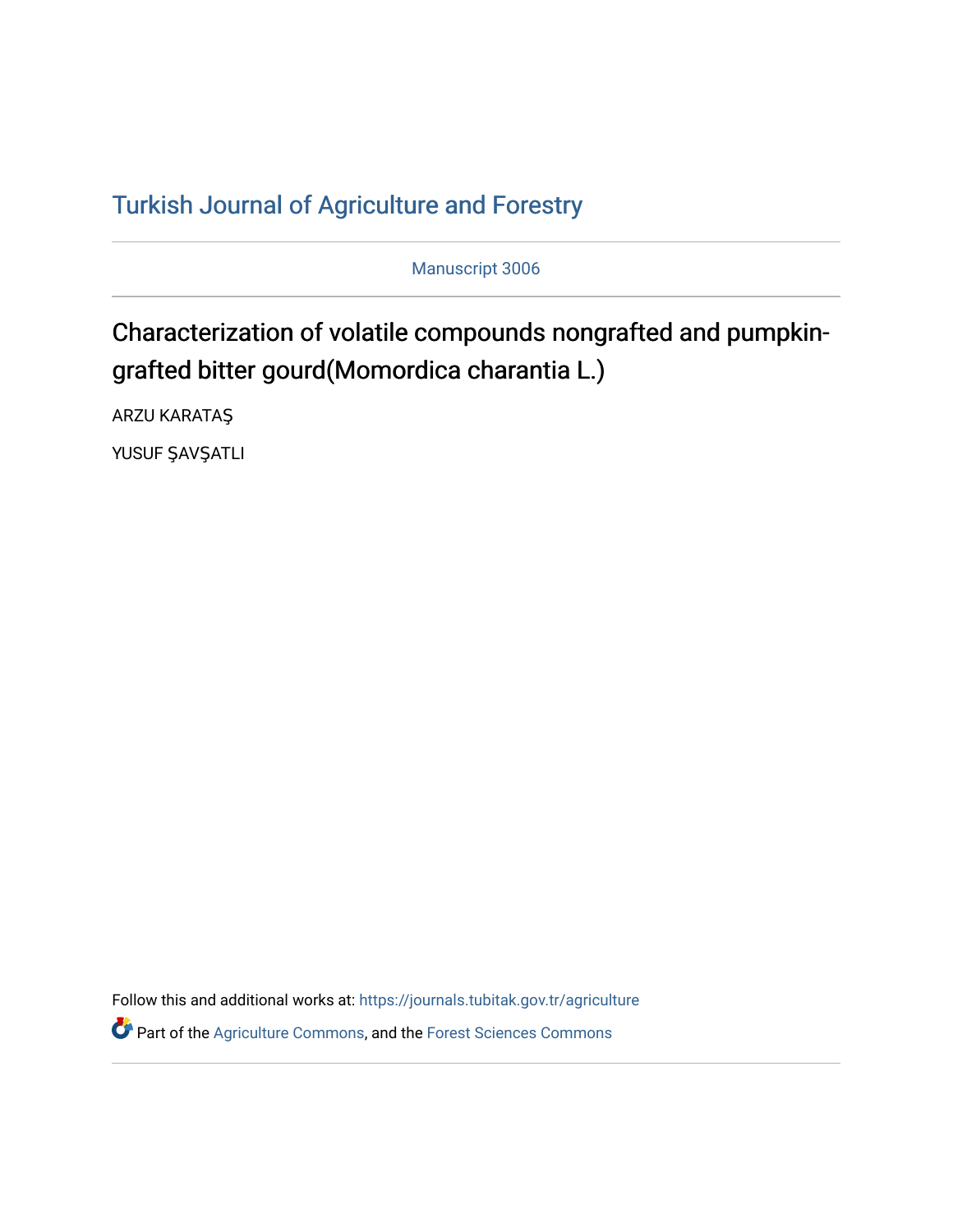

**Turkish Journal of Agriculture and Forestry Turk J Agric For** 

**http://journals.tubitak.gov.tr/agriculture/**

**Research Article**

(2022) 46: 327-339 © TÜBİTAK doi:10.55730/1300-011X.3006

### **Characterization of volatile compounds nongrafted and pumpkin-grafted bitter gourd (***Momordica charantia* **L.)**

**Arzu KARATAŞ1,\*, Yusuf ŞAVŞATLI2**

<sup>1</sup>Department of Horticulture, Faculty of Agriculture, Recep Tayyip Erdoğan University, Rize, Turkey  $^{2}$ Department of Field Crops, Faculty of Agriculture, Recep Tayyip Erdoğan University, Rize, Turkey

| <b>Received: 28.03.2021</b> |  | Accepted/Published Online: 11.03.2022 |  | <b>Final Version: 21.06.2022</b> |
|-----------------------------|--|---------------------------------------|--|----------------------------------|
|-----------------------------|--|---------------------------------------|--|----------------------------------|

**Abstract:** Bitter melon (*Momordica charantia* L.) is a unique vegetable-fruit possessing several multifarious health benefits. In this study, the plant extraction obtained from grafted bitter gourd onto pumpkin (*Cucurbita maxima*) and nongrafted bitter gourd cultivated under greenhouse conditions were evaluated for their constituents of volatile compounds. Gas chromatography-mass spectrometry (SPME-GC-MS) techniques were employed to determine these compounds in the leaves (young, middle, and old-age) and fruits (unripe and ripe) of bitter gourd. The volatile compounds in the leaves of pumpkin during the three stages mentioned above were also investigated. Overall, 72 in leaves and 56 in fruits of bitter gourd compounds belonging to eight major chemical groups were identified: acid, alcohol, aldehyde, alkane, ester, ketone, lactone, and terpene. A total of 52 compounds belonging to the eight major groups mentioned above were also identified from pumpkin leaves. Aldehyde, terpene, and ester were reactively the most prevalent groups found in bitter gourd and pumpkin. The grafted bitter gourds developed up to 23 new compounds in leaves and 15 in their fruits. The grafting of bitter gourd onto pumpkin also halted the production of up to 15 different compounds in fruits and seven in their leaves. Based on principal component analysis and cluster analysis results, the dissimilarity between grafted and nongrafted bitter gourd decreased over time from young to old leaves or unripped to ripe fruit. In conclusion, the grafting of bitter gourd onto pumpkin drastically reshaped the composition of volatile compounds in both leaves and fruits of bitter gourd.

**Key words:** *Cucurbitaceae,* gas chromatography, greenhouse, karela, principal component analysis

### **1. Introduction**

Bitter gourd (*Momordica charantia* L.), also known as karela, balsam pear, or bitter melon, belongs to the family *Cucurbitaceae* native to tropical and subtropical parts of Africa and Asia, is known as 'the mainstream food of the 21st century' for several multifarious health benefits owing promising biological properties (Mukherjee et al., 2013; Fang and Ng, 2016). Consequently, it is used for both medicinal and food purposes (Morton, 1967; Gao et al., 2019). It is also known as vegetable insulin, containing an insulin-like compound called p-insulin or Polypeptide-p, effectively lowering the blood sugar (Joseph and Jini, 2013; Deshaware et al., 2018). Several studies suggest that the bitter gourd is beneficial for its antidiabetic (Wu and Ng, 2008), antiviral (Puri et al., 2009), antiosteoporosis (Yang et al., 2010), antioxidant, antiinflammatory (Shan et al., 2012), antiobesity (Bao et al., 2013), antihelminthic activity (Pereira et al., 2016), and anticancer (Raina et al., 2016). In traditional herbal medication, it has been used for the treatment of gout, dysmenorrhea, eczema, jaundice, piles, leprosy, psoriasis, scabies, rheumatism, and pneumonia (Bailey et al., 1986; Jia et al., 2017). Along with many good pharmacological activities, it was also potentially detrimental to induce abortion or even death in experimental animals and hypoglycemic coma in children (Grover and Yadav, 2004; Jia et al., 2017).

The pharmacological features of bitter gourd are welldocumented (Grover and Yadav, 2004; Jia et al., 2017). However, the composition of their volatile compounds and contents, which have important ecological functions, received relatively little attention. The volatile compounds in plants are known to perform a variety of tasks such as allelopathic agents or as irritants as an indirect plant defense against insect (Mumm et al., 2003), pollinators attraction (Dudareva and Pichersky, 2000), defense from predators (War et al., 2012), environmental stress adaptation (Holopainen and Gershenzon, 2010) and plant-to-plant messengers (Baldwin et al., 2006). Grafting is generally known to improve plant resistance to diseases, tolerance to negative soil conditions, and increased plant yields (Lee et al., 2010; Colla et al., 2017).

<sup>\*</sup> Correspondence: arzu.karatas@erdogan.edu.tr

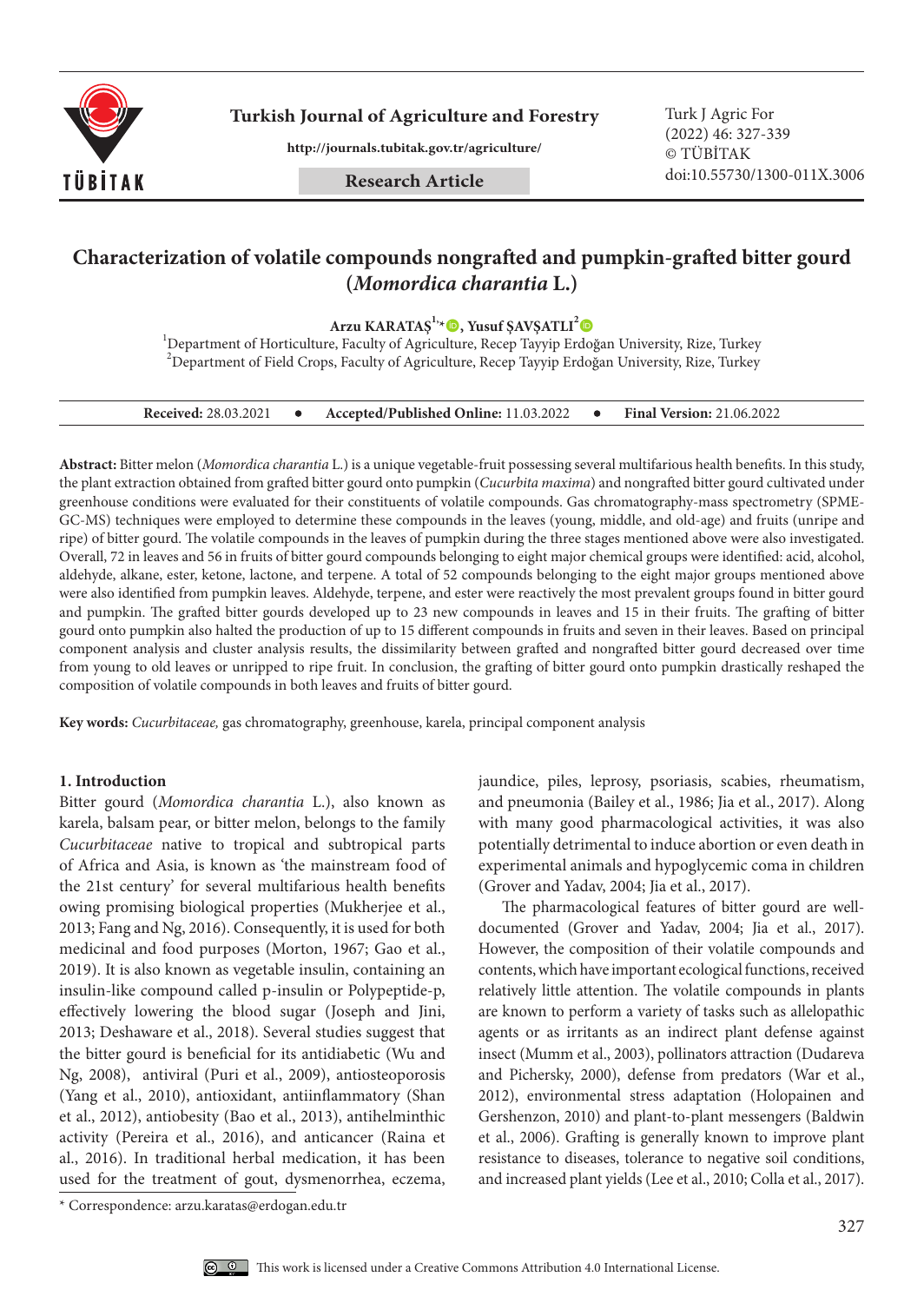The present study aimed to investigate the presence and contents of different volatile compounds found in bitter gourd leaves and fruits during their young, middle, and old-age stages. This study also examined the impact of grafting on the quantity and quality of volatile compounds of bitter gourd grafted onto the pumpkin (*Cucurbita maxima*). The volatile compounds of grafted and nongrafted bitter gourd were then compared to determine the potential effects of grafting. The volatile compounds profile for pumpkin leaves during their young, middle, and old-age stages were also documented.

### **2. Materials and methods**

### **2.1. Collection of plant material**

Pumpkin (Cucurbita maxima) was used as rootstocks while bitter gourd (Momordica charantia L.) was used as scions. During June, seeds were sown in viols containing Peat + Perlite (2:1) mixtures under greenhouse conditions. The emergence of scions and rootstocks seedlings was completed in eight days. The grafting was carried out once the seedlings had 3–4 leaves that appeared in six days later from the emergence.

The procedures described in Tamilselvi and Pugalendhi (2017) and Akhila and George (2018) were used for grafting. One cotyledon method of grafting was employed. Grafted seedlings were transplanted into the greenhouse in July after keeping them in the shade for a duration of two weeks. They were placed at a distance of  $100 \times 50$  cm. Data on the temperature and humidity of the greenhouse are provided in Figure 1.

### **2.2. Collection of leaves and fruits**

The leaves and fruits samples from grafted and nongrafted bitter gourd were collected from five plants each at the end of the second month. Leave maturity was categorized into three stages *viz.* young, middle, and old age leaves. Leaf with a length of 7–10 cm was considered as young, middleage leave with a length of 15 cm while old-age leaves were of >15 cm in length with no freshness. Furthermore,

fruits were also classified into unripe and ripe. The unripe bitter melon was described as when pericarp was green (approximately 3–4 weeks post flowering). While the ripe bitter melon was described as when the pericarp turned yellow/orange while the aril turned red (approximately 4–5 weeks after flowering) (Horax et al., 2010). In pumpkin, leaves with a 15–20 cm length were considered young, 20– 25 cm middle-age leaves, while 25–30 cm leaf as old-age leaves. Samples were taken when all samples were in the plant at the same time. Samples were cut into small pieces, blended, and dried at 40 °C. After dried, samples were kept for cooling in a desiccator containing silica gel at room temperature. Dried samples were ground into powdered in a ceramic mortar. Then they stored at  $+4$  °C in tightly closed plastic bags until analysis. The volatile compounds were analy*z*ed using solid-phase microextraction–gas chromatography*-*mass spectrometry (SPME-GC-MS).

#### **2.3. Volatile's extraction: headspace SPME**

SPME was carried out using a Divinylbenzene/Carboxen/ Polydimethylsiloxane (DVB/CAR/PDMS) fibre, 50/30 μm film thickness (Supelco, Bellefonte, PA, USA). Dry sample which is weighed 0.2 g was placed into the microreaction vessel and heated on a hotplate at 50 °C for 15 min. For the samples placed over 40 mL, the aromatic used for homogeneous dispersion was mixed at 200 rpm. Before the SPME analysis, the fibers were conditioned for 5 min at 250 °C in the GC injector. The syringe injector of the SPME unit was inserted through the septum of the microreaction vessel cap into the headspace of the sample. After the sampling, the SPME fibre was introduced onto the split injector of a GC-MS system (Renda et al., 2017).

#### **2.4.Gas chromatography-mass spectrometry analysis**

GC–MS analysis was performed on gas chromatographymass spectrometry GCMS (PQ2010 Ultra; Shimadzu Corp., Kyoto, Japan) equipped with a fused-silica capillary column Rxi-5Sil MS (30 m, 0.25 mmID/i.d., 0.25-µm film thickness; Restek, Bellefonte, PA, USA). The injector temperature was 250 °C; injection mode was split mode



Figure 1. Temperature, °C and relative humidity, % conditions in the greenhouse.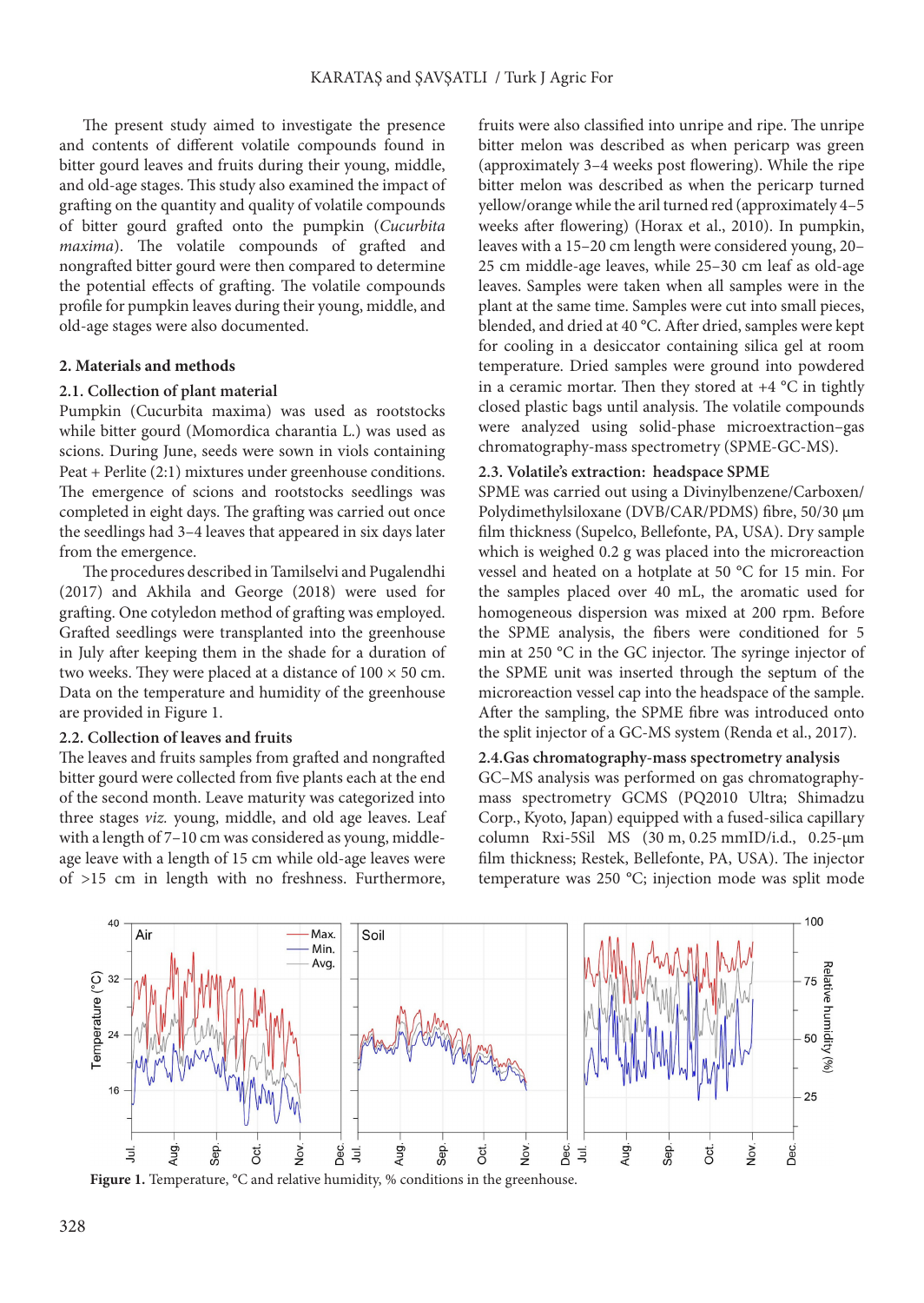(1:25). The MS [ion](https://www.sciencedirect.com/topics/medicine-and-dentistry/inorganic-ions) source and interface temperatures were maintained at 210 °C and 250 °C, respectively. Column oven temperature program was 40 °C constantly. Helium with high purity (99.999%) was used as carrier gas at a flow rate of 1.00 mL min<sup>-1</sup>. Detection was implemented in electronic impact mode (EI); ionization voltage was fixed at 70 eV, scan mode (40–450 m/z) was used for mass acquisition. All components were identified the NIST 1992 and Wiley5 mass spectral libraries, retention indices from the literature and retention indices of authentic standards.

### **2.5. Statistical analysis**

The similarities or dissimilarities in the volatile compound profiles of grafted and nongrafted bitter gourd were depicted by SIMPER (analysis of similarity percentages) dendrogram. Principal component analysis (PCA) was used to determine major groups of volatile compounds found in bitter gourd, and their results are provided as vector and sample maps (only components 1 and 2). The data were transformed  $(log + 1)$  before these analyses (Alkan et al., 2019). The SIMPER, dendrogram, and PCA analyses also included the results obtained for pumpkin leaves. The PRIMER 6 software was used for SIMPER and dendrogram analyses while PCA was done with R v4.0 using the packages "FactoMineR" and "factoextra".

### **3. Results**

### **3.1. Volatile compounds profile**

Overall, 75 in leaves and 56 in fruits of bitter gourd volatile compounds belonging to eight major chemical groups were identified: acid, alcohol, aldehyde, alkane, ester, ketone, lactone, and terpene (Table 1). In the leaves of pumpkin, a total of 52 volatile compounds belonging to the eight major groups, as mentioned above, were also identified. The percentage share of each major chemical group for bitter gourds' leaves and fruits as well as for the leaves of pumpkin, are presented in Figure 2.

Aldehyde and terpene were the most prevalent groups found in the leaves of nongrafted bitter gourd (except middle age) and pumpkin with 48% to 69% contribution. The content of these two groups increased from a young age leave to old age leave in pumpkin. While in grafted bitter gourds' leaves, the two most prevalent groups were aldehyde and ester in young age leave (72%) while ester and terpene in the middle and old age leaves with 44% to 48%. In fruits, terpene was the most prevalent group recorded from nongrafted and grafted bitter gourds, except grafted ripe fruit, where aldehyde was the most prevalent group, followed by terpene.

### **3.1.1. Acid**

A total of eight different acid compounds in bitter gourds and five in pumpkin were identified (Table 1). The 2-methyl butyric acid, 3(E)-hexenoic acid, and isobutyric acid were only associated to the pumpkin while sharing 2-methyl-1 ethylhexyl 2(E)-Butenoic acid, 2-methyl 2-pentenoic acid with bitter gourds. The highest contents of total acids were recorded in nongrafted bitter gourds than grafted bitter gourds (except grafted unripe fruit). The leaves of bitter gourds had the highest contents of total acids than their fruits (Table 1). The grafted bitter gourds had developed a new acid compound verdox identified in their middle and old age leaves.

### **3.1.2. Alcohol**

The highest contents of total alcohol were recorded in nongrafted bitter gourds than in the grafted group. The grafting has resulted in the elimination of several compounds from the leaves and fruit of grafted bitter gourds such as in leaves: Heptadecyl alcohol, Pentadecanol, Tetrahydrofurfuryl alcohol and Tricyclo[6.3.1.02,5] dodecan-8-ol < 1,4,4-trimet while cis,cis-Farnesol in fruit. Furthermore, grafted has also resulted in some new compounds, e.g., α-Amylcinnamyl alcohol and Viridiflorol, in the leaves of grafted bitter gourds.

### **3.1.3. Aldehyde**

A total of 16 different aldehyde compounds were recorded in bitter gourds, while a total of 7–8 different aldehyde compounds were identified in the leaves of pumpkin. All the six compounds of aldehyde were also recorded from both grafted and nongrafted bitter gourds, except 2(E)- Pentenal (Table 1). The grafted eliminated 2-methyl-3 ethyl acrolein, bergamal, myrtenal, and phellandral from the leaves of grafted bitter gourds while 2(E)-hexenal, Lauric aldehyde and 2-methyl-undecanal from the fruits of grafted bitter gourd. The fruits of grafted bitter gourd had developed three new aldehyde groups, viz. Acetaldehyde phenethyl propyl acetal, (E)-cinnamaldehyde and Enanthaldehyde. Furthermore, it also resulted in increased contents of Benzaldehyde, Capraldehyde, 2(E)-hexenal, Pelargonaldehyde, and 2-methyl-undecanal in the leaves of grafted bitter gourds than the control group.

### **3.1.4. Alkane**

A total of 13 different alkane compounds were identified in bitter gourds. In comparison, a total of eight alkane compounds were recorded in pumpkin leaves, and all of these compounds were present in bitter gourds, especially in grafted (Figure 2). The contents of alkane in grafted leaves tend to increase through young to old. Alkane content in nongrafted bitter gourd also increased from young to middle age leaves that abruptly decrease in old age leaves. Compared to the young leaves of nongrafted, leaves of the grafted group at this stage had up to 122% higher content of total alkane (Figure 2). In contrast to the bitter gourd leaves, total alkane content decreases through unripe to ripe fruits in both grafted and nongrafted bitter gourd. Several new compounds of alkane were identified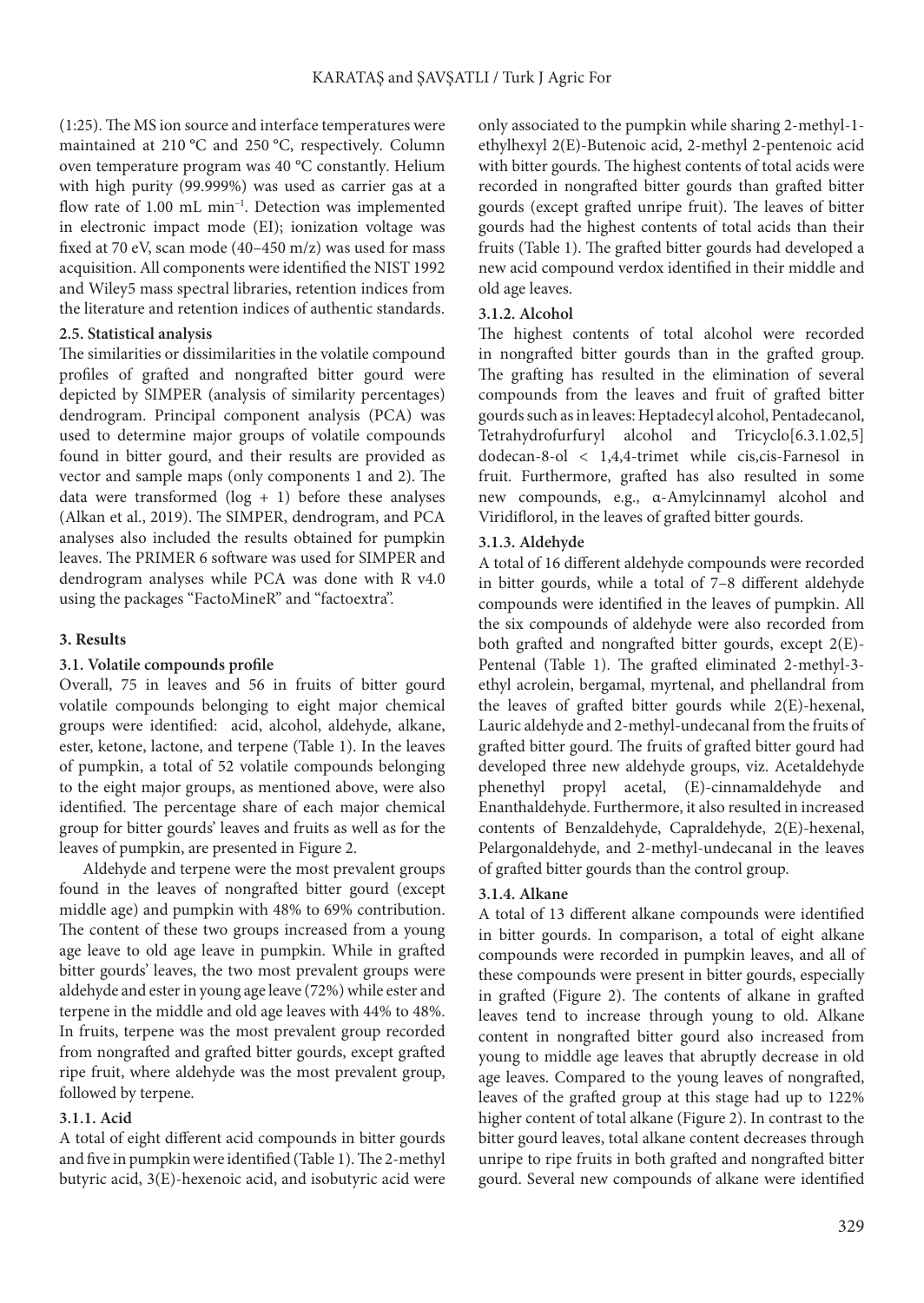Table 1. Concentration of free volatile compounds (in %) identified in leaves and fruits of nongrafted and grafted (grafting onto pumpkin, Cucurbita maxima) bitter gourd (Momordica charantia L.). The concentration of free 33 Table 1. Concentration of free volatile compounds (in %) identified in leaves and fruits of nongrafted and grafted (grafting onto pumpkin, Cucurbita maxima) bitter gourd (Momordica charantia L.). The concentration of fr

| COMPOUNDS |                                                    | *LRI | <b>LEAVES</b>     |                         |            |       |                      |                    |                   |                |                |                          |       | BITTER GOURDS' FRUIT   |                       |
|-----------|----------------------------------------------------|------|-------------------|-------------------------|------------|-------|----------------------|--------------------|-------------------|----------------|----------------|--------------------------|-------|------------------------|-----------------------|
|           |                                                    |      |                   | Nongrafted bitter gourd |            |       | Grafted bitter gourd |                    | Pumpkin           |                |                | Nongrafted               |       | Grafted                |                       |
|           |                                                    |      |                   | Young   Middle          | old        | Young | Middle               | <b>DIO</b>         |                   | Young   Middle | $\overline{O}$ | Unripe                   | Ripe  | Unripe                 | Ripe                  |
|           | 2-Methyl-1-ethylhexyl 2(E)-Butenoic acid           | 1039 | 4.32              |                         | 2.58       | 2.62  |                      |                    |                   |                | 2.23           |                          |       |                        |                       |
|           | 2-Methylbutyric acid                               | 850  |                   |                         |            |       |                      |                    |                   |                | 1.76           |                          |       |                        |                       |
|           | Caproleic acid                                     | 1003 | 1.60              |                         |            |       | 1.85                 |                    |                   |                |                |                          | 1.93  |                        |                       |
|           | Enanthic acid                                      | 984  |                   |                         | 1.76       |       |                      |                    |                   |                |                |                          | 3.01  |                        | 54                    |
|           | 3(E)Hexenoic acid                                  | 800  |                   |                         |            |       |                      |                    |                   | 1.19           | 3.23           |                          |       |                        |                       |
|           | Isobutyric acid                                    | 752  |                   |                         |            |       |                      |                    |                   |                | 2.04           |                          |       |                        |                       |
| Acid      | Palmitic acid                                      | 1901 |                   |                         |            | 2.76  |                      |                    |                   |                |                | 4.03                     |       |                        |                       |
|           | 2-Methyl 2-pentenoic acid                          | 1004 | 4.51              | 58<br>∞                 | 5.24       | 1.48  |                      | 2.76               |                   |                | 3.21           | 4.62                     | 11.48 | 5.88                   | 6.76                  |
|           | Valeric acid                                       | 986  | 2.45              |                         |            | 0.68  |                      |                    |                   |                |                |                          |       | 5.69                   | 3.99                  |
|           | 3-Methyl valeric acid                              | 968  |                   |                         |            |       |                      |                    |                   |                |                |                          | 1.61  |                        |                       |
|           | Verdox                                             | 1299 |                   |                         |            |       | 2.89                 | 2.37               |                   |                |                |                          |       |                        |                       |
|           | z                                                  |      | 4                 | −                       | ω          | 4     | 2                    | $\mathbf{\hat{z}}$ |                   |                | 5              | Z                        | 4     | $\mathbf{\mathcal{L}}$ | $\tilde{\phantom{0}}$ |
|           | <b>EAcid</b>                                       |      | 12.88             | 8.58                    | 9.58       | 7.54  | 4.74                 | 5.13               |                   | 1.19           | 12.47          | 8.65                     | 18.03 | 11.57                  | 12.29                 |
| Alcohol   | Cetyl alcohol                                      | 1662 |                   | 1.94                    |            |       |                      | 2.04               |                   | 0.93           |                |                          |       | 1.55                   | 1.97                  |
|           | a-Amylcinnamyl alcohol                             | 1843 |                   |                         |            |       | 6.15                 |                    |                   |                |                |                          |       |                        |                       |
|           | cis, cis-Farnesol                                  | 2268 |                   |                         |            |       |                      |                    |                   |                |                | 12.65                    |       |                        |                       |
|           | Heptadecyl alcohol                                 | 1498 |                   |                         | 1.82       |       |                      |                    |                   |                |                |                          |       |                        |                       |
|           | $3(Z)$ -Hexenol                                    | 859  | 15.82             | 7.02                    | 13.40      |       | 3.90                 | 5.87               | 2.39              |                |                |                          |       |                        |                       |
|           | Lauryl alcohol                                     | 1499 |                   |                         |            |       |                      |                    |                   |                |                |                          |       |                        | 1.44                  |
|           | $3(Z)$ -Octenol                                    | 1002 |                   |                         |            |       |                      |                    |                   |                |                |                          |       | 1.55                   |                       |
|           | Pentadecanol                                       | 1700 |                   | 2.54                    |            |       |                      |                    | 2.03              |                |                |                          |       | 1.01                   |                       |
|           | Tetrahydrofurfuryl alcohol                         | 1606 |                   | 3.14                    |            |       |                      |                    |                   |                |                |                          |       |                        |                       |
|           | trimet<br>Tricyclo[6.3.1.02,5]dodecan-8-ol <1,4,4- | 1537 | 2.91              |                         |            |       |                      |                    |                   |                |                |                          |       |                        |                       |
|           | Tridecyl alcohol                                   | 1620 |                   |                         | 1.86       |       | 1.87                 |                    |                   | 1.61           |                |                          |       |                        |                       |
|           | Viridiflorol                                       | 1630 |                   |                         |            |       |                      | 1.78               |                   | $1.05$         |                |                          |       | 3.02                   |                       |
|           | $\geq$                                             |      | $\mathbf{\Omega}$ | 4                       | $\epsilon$ |       | 3                    | 3                  | $\mathbf{\Omega}$ | $\epsilon$     |                | $\overline{\phantom{0}}$ |       | 4                      | $\mathbf{\hat{z}}$    |
|           | <b>ΣAlcohol</b>                                    |      | 18.73             | 14.64                   | 17.08      |       | 11.92                | 9.69               | 4.42              | 3.59           |                | 12.65                    |       | 7.13                   | 3.41                  |
| Aldehyde  | Acetaldehyde phenethyl propyl acetal               | 780  |                   |                         |            |       |                      |                    |                   |                |                |                          |       |                        | 4.69                  |
|           | 2-Methyl-3-ethyl acrolein                          | 794  | 2.95              |                         |            |       |                      |                    |                   |                |                |                          |       |                        |                       |
|           | Benzaldehyde                                       | 962  | 7.76              | 2.16                    | 2.19       | 1.41  |                      | 2.71               | 2.77              |                |                |                          |       |                        |                       |
|           | Bergamal                                           | 861  |                   |                         | 3.92       |       |                      |                    |                   |                |                |                          |       |                        |                       |
|           | Capraldehyde                                       | 1210 | 1.82              | 4.31                    | 4.62       | 0.94  | 2.93                 | 6.38               | 2.51              | 3.95           | 3.92           | 5.89                     | 6.80  | 3.08                   | 1.61                  |
|           | Capronaldehyde                                     | 980  |                   |                         | 1.77       | 1.40  |                      |                    | 1.86              | 1.39           | 2.11           |                          | 1.63  | 2.06                   |                       |
|           | (E)-Cinnamaldehyde                                 | 790  |                   |                         |            |       |                      |                    |                   |                |                |                          |       | 0.94                   | 18.72                 |
|           | Enanthaldehyde                                     | 1654 |                   |                         |            |       |                      |                    |                   |                |                |                          |       |                        | 1.88                  |
|           | trans, trans-2, 4-Heptandienal                     | 1005 |                   |                         |            | 0.89  |                      | 1.75               |                   |                | 2.04           |                          |       |                        |                       |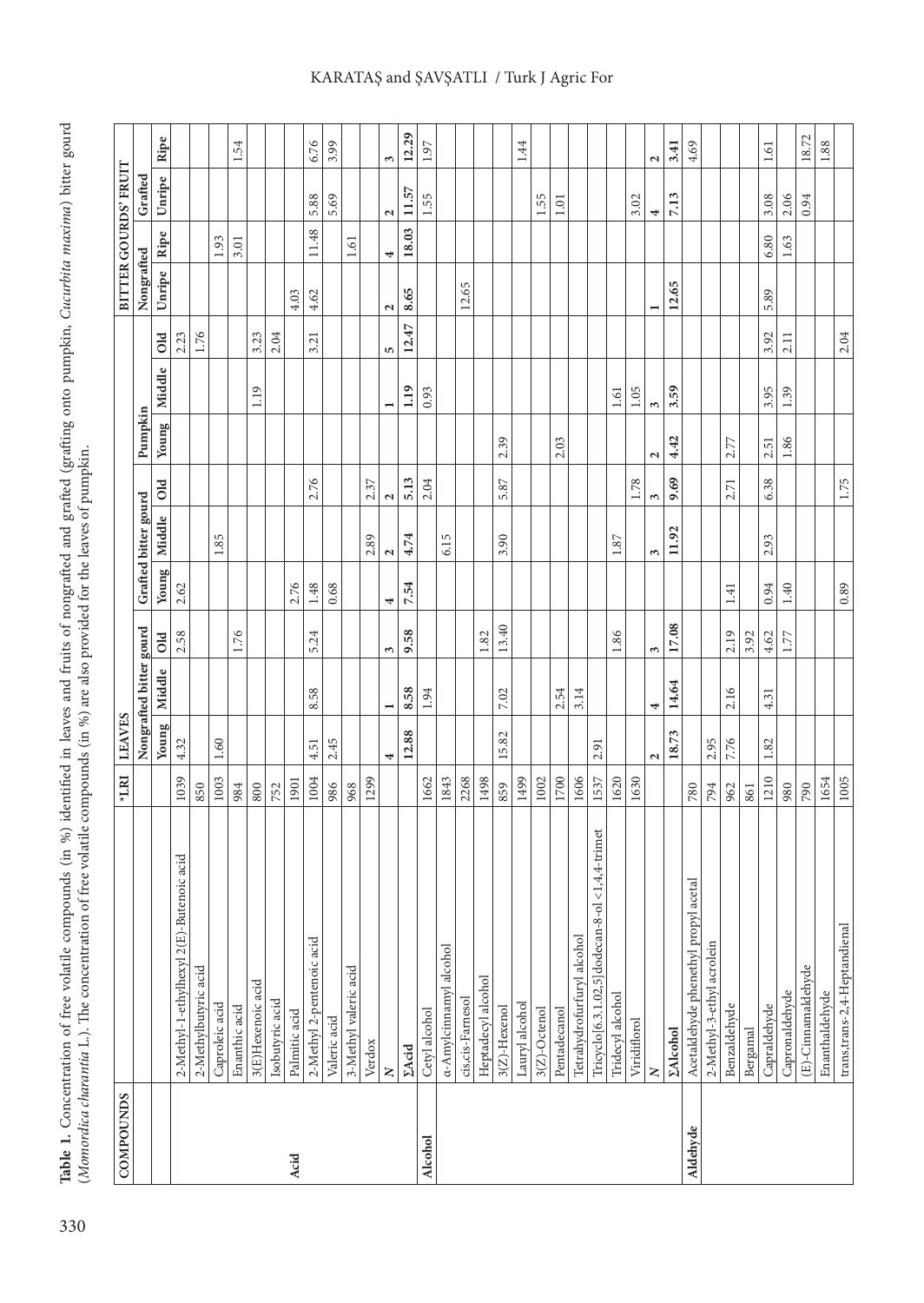| Table 1. (Continued). |                                |        |                |                         |           |                |                      |            |           |           |            |            |            |                      |          |
|-----------------------|--------------------------------|--------|----------------|-------------------------|-----------|----------------|----------------------|------------|-----------|-----------|------------|------------|------------|----------------------|----------|
| COMPOUNDS             |                                | $*LRI$ | <b>LEAVES</b>  |                         |           |                |                      |            |           |           |            |            |            | BITTER GOURDS' FRUIT |          |
|                       |                                |        |                | Nongrafted bitter gourd |           |                | Grafted bitter gourd |            | Pumpkin   |           |            | Nongrafted |            | Grafted              |          |
|                       |                                |        | Young          | Middle                  | Old       | Young          | Middle               | <b>DIO</b> | Young     | Middle    | Old        | Unripe     | Ripe       | Unripe               | Ripe     |
| Aldehyde              | $2(E)$ -Hexenal                | 854    | $10.40\,$      | 4.33                    | 2.62      | 10.69          | 4.45                 | 4.10       | 9.79      | 22.46     | 32.60      |            | 3.41       |                      |          |
|                       | Lauric aldehyde                | 1663   |                |                         |           |                |                      |            |           |           |            |            | 2.62       |                      |          |
|                       | Myrtenal                       | 1200   | 2.18           |                         |           |                |                      |            |           |           |            |            |            |                      |          |
|                       | Pelargonaldehyde               | 1109   | 2.39           | 4.08                    | 5.54      | 1.14           | 4.66                 | 4.83       | 3.22      | 4.10      | 5.99       | 3.68       | 2.62       | $1.47\,$             |          |
|                       | $2(E)$ -Pentenal               | 755    |                |                         |           |                |                      |            |           | 1.10      | 3.17       |            |            |                      |          |
|                       | Phellandral                    | 1225   | 2.05           |                         |           |                |                      |            |           |           |            |            |            |                      |          |
|                       | Phenylacetaldehyde             | 1046   |                |                         |           |                |                      | 1.38       | 1.85      |           | 1.78       | 3.24       | 54<br>2.   | 3.98                 | 3.71     |
|                       | 2-Methyl undecanal             | 1823   | 1.50           |                         |           | 27.89          |                      |            |           |           |            | 3.50       |            |                      |          |
|                       | $\geq$                         |        | 8              | 4                       | $\bullet$ | $\bullet$      | 3                    | S          | $\bullet$ | 5         | 6          | 4          | 6          | 5                    | 5        |
|                       | <b><i><u>ZAldehyde</u></i></b> |        | 31.05          | 14.88                   | 20.66     | 43.47          | 12.04                | 19.40      | 22.00     | 33.00     | 49.57      | 16.31      | 20.62      | 11.53                | 30.61    |
| Alkane                | Eicosane                       | 1503   |                |                         |           |                |                      |            |           |           |            |            |            | 4.00                 |          |
|                       | Hendecane                      | 1094   |                | 2.31                    |           |                |                      |            |           | 1.29      |            | 4.40       |            |                      | 1.73     |
|                       | Heneicosane                    | 2054   |                |                         |           | $1.40\,$       |                      |            |           |           |            |            |            |                      |          |
|                       | Heptadecane                    | 1660   |                |                         |           |                | 1.92                 |            |           |           |            |            |            |                      |          |
|                       | Hexadecane                     | 1607   |                | 3.71                    | 4.01      |                | 1.59                 | 7.08       |           | 2.80      |            | 6.02       |            | 3.37                 | 3.08     |
|                       | Nonadecane                     | 1906   |                |                         |           | 0.79           |                      |            | 3.00      |           |            |            |            |                      |          |
|                       | Octadecane                     | 1552   |                |                         |           | 0.80           | 1.83                 |            |           | 2.69      |            |            |            |                      |          |
|                       | Pentacosane                    | 1430   |                | 3.68                    | 2.16      | 1.91           |                      |            |           |           |            |            |            |                      | 1.85     |
|                       | Pentadecane                    | 1506   |                | 2.83                    |           |                | 2.82                 | 3.18       | 5.03      | 2.18      |            |            |            |                      |          |
|                       | Tetracosane                    | 1937   |                |                         |           | 1.62           |                      |            |           |           |            |            |            | 2.17                 |          |
|                       | Tetradecane                    | 1406   | 1.97           | 5.21                    | 5.18      | 0.72           | 2.28                 | 5.12       | 3.87      | 3.73      | 2.74       | 4.82       | 4.22       | 4.17                 | 3.32     |
|                       | Tridecane                      | 1306   |                | 2.89                    | 3.22      |                | 2.40                 | 3.02       | 3.11      | 2.36      | 2.70       | 3.43       | 2.95       | 3.72                 | $2.00\,$ |
|                       | $\geq$                         |        | $\blacksquare$ | $\bullet$               | 4         | $\overline{ }$ | $\circ$              | LΩ,        | 4         | $\bullet$ | $\epsilon$ | 4          | $\epsilon$ | In                   | LΩ,      |
|                       | <b>ZAlkane</b>                 |        | 1.97           | 20.63                   | 14.57     | 8.13           | 12.84                | 20.15      | 15.01     | 15.05     | 7.48       | 18.67      | 8.50       | 17.43                | 11.98    |
| Alkene                | Neodene                        | 1700   |                |                         |           |                |                      |            |           |           |            |            | 1.33       |                      |          |
| Ester                 | Isobutyl angelate              | 2293   |                |                         |           | 28.93          |                      |            |           |           |            |            |            |                      |          |
|                       | Isoamyl benzoate               | 1719   |                | 2.89                    |           |                | 4.38                 | 2.98       |           | 1.05      |            |            |            |                      | 1.37     |
|                       | Isopropyl 2-methylbutyrate     | 1098   |                | 2.89                    | 5.43      |                | 10.39                | 6.97       |           | 2.77      |            |            | 5.69       | 54<br>$\sim$         | 4.16     |
|                       | Octyl butyrate                 | 1642   |                |                         |           |                |                      | 4.03       |           |           |            | 2.92       |            |                      |          |
|                       | Allyl heptanoate               | 1141   |                |                         |           |                |                      |            | 1.58      |           |            |            |            |                      |          |
|                       | 3-Methyl- 3(E)Hexnoate         | 999    |                |                         |           |                |                      | 1.37       |           |           |            |            |            |                      |          |
|                       | Ethyl 3-hydroxyhexanoate       | 1091   |                |                         |           |                |                      |            |           |           |            |            | 1.36       |                      |          |
|                       | Isobornyl acetate              | 1292   |                |                         |           |                | 3.90                 | 3.63       |           |           |            |            | 2.64       |                      |          |
|                       | Isopulegyl acetate             | 1460   |                |                         |           |                |                      |            |           | 2.35      |            |            |            | 2.67                 | 2.09     |
|                       | Neomenthol acetate             | 1075   | 3.25           |                         |           |                |                      |            |           |           | 2.60       |            |            |                      |          |
|                       | Allyl octanoate                | 1609   |                |                         |           |                |                      |            | 1.82      |           |            |            |            |                      |          |
|                       | Pentylallyl butyrate           | $1111$ | 3.30           |                         |           |                | 1.73                 |            |           | $4.00$    | 5.29       |            |            |                      |          |
|                       | Isopropyl phenylacetate        | 1043   |                |                         |           |                |                      |            |           |           |            |            |            |                      | $1.80\,$ |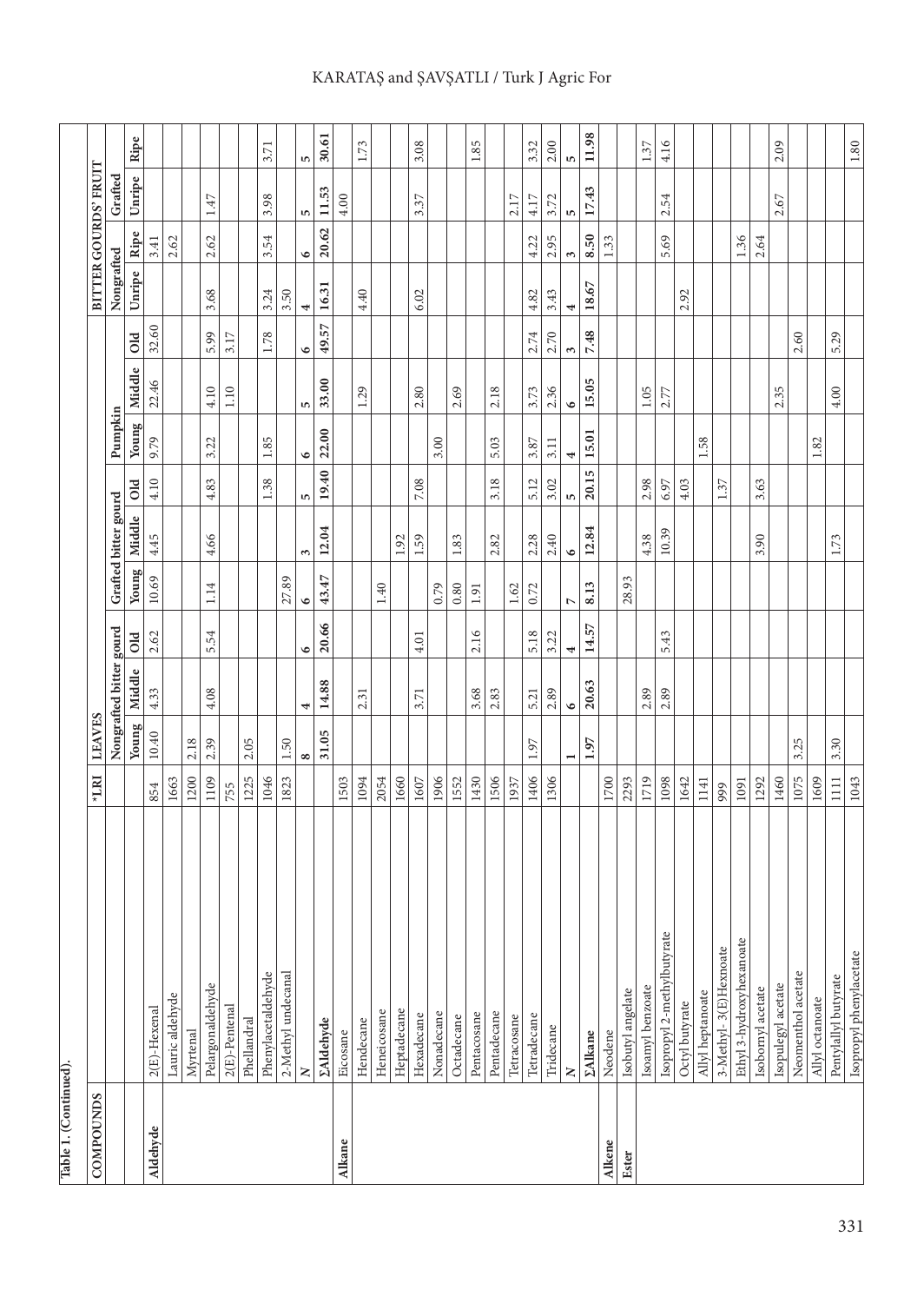| <b>COMPOUNDS</b> |                                    | $*$ LRI | <b>LEAVES</b>            |                          |                |                |                      |                          |                   |                |                      |                          |                          | BITTER GOURDS' FRUIT |               |
|------------------|------------------------------------|---------|--------------------------|--------------------------|----------------|----------------|----------------------|--------------------------|-------------------|----------------|----------------------|--------------------------|--------------------------|----------------------|---------------|
|                  |                                    |         |                          | Nongrafted bitter gourd  |                |                | Grafted bitter gourd |                          | Pumpkin           |                |                      | Nongrafted               |                          | Grafted              |               |
|                  |                                    |         | Young                    | Middle                   | old            | Young          | Middle               | O <sub>1</sub>           | Young             | Middle         | Old                  | Unripe                   | Ripe                     | Unripe               | Ripe          |
| Ester            | Diethyl phthalate                  | 1602    |                          |                          |                |                | 1.61                 |                          |                   |                |                      |                          | 2.12                     | 1.31                 |               |
|                  | Decyl propanoate                   | 1595    |                          |                          |                |                |                      | 1.30                     |                   |                |                      |                          |                          |                      |               |
|                  | Tetrahydrofurfuryl propionate      | 1606    | 2.55                     |                          |                |                | 7.10                 |                          |                   |                |                      |                          | 4.58                     |                      |               |
|                  | (Z)-3-Tiglate hexenyl              | 1558    |                          |                          |                |                |                      |                          |                   |                |                      | 4.25                     |                          |                      |               |
|                  | Hexyl tiglate                      | 1642    |                          |                          |                |                |                      |                          |                   | 5.33           |                      |                          |                          |                      |               |
|                  | $\mathbf{z}$                       |         | 3                        | $\mathbf{\Omega}$        | $\blacksquare$ | ⊣              | $\bullet$            | $\bullet$                | $\mathbf{C}$      | in,            | $\mathbf{\tilde{c}}$ | $\mathbf{\Omega}$        | in.                      | 3                    | 4             |
|                  | <b>ZEster</b>                      |         | 9.10                     | 5.78                     | 5.43           | 28.93          | 29.11                | 20.28                    | 3.40              | 15.50          | 7.89                 | $7.17$                   | 16.39                    | 6.52                 | 9.42          |
| Ketone           | Acetylbutyryl                      | 1042    |                          |                          |                |                |                      |                          |                   |                |                      |                          |                          | 1.14                 |               |
|                  | Benzylideneacetone                 | 790     |                          |                          |                |                |                      |                          |                   |                |                      |                          |                          | 6.82                 |               |
|                  | Diphenylketone                     | 1637    |                          | 2.42                     |                |                | 2.76                 |                          |                   |                |                      |                          |                          |                      |               |
|                  | 6-Methyl-5-hepten-2-one            | 1459    | 1.39                     |                          |                |                | 2.35                 | 3.12                     | 2.66              |                | 2.04                 |                          |                          |                      |               |
|                  | Hexyl methyl ketone                | 1107    |                          |                          |                |                |                      |                          |                   | 1.78           |                      |                          |                          |                      |               |
|                  | Tridecyl methyl ketone             | 1112    |                          |                          |                |                |                      |                          | 2.58              |                |                      |                          |                          |                      |               |
|                  | $\geq$                             |         | $\overline{\phantom{0}}$ | $\overline{\phantom{0}}$ |                |                | $\mathbf{\tilde{z}}$ | $\overline{\phantom{0}}$ | $\mathbf{\Omega}$ | $\overline{ }$ |                      |                          |                          | $\mathbf{\tilde{z}}$ |               |
|                  | <b><i><u>EKetone</u></i></b>       |         | 1.39                     | 2.42                     |                |                | 5.11                 | 3.12                     | 5.24              | 1.78           | 2.04                 |                          |                          | 7.96                 |               |
| Lactone          | y-Butyrolactone                    | 917     | 2.05                     |                          |                |                |                      |                          | 2.66              |                |                      |                          |                          |                      |               |
|                  | Ethylene brassylate                | 1643    |                          | $11.80\,$                | 5.13           | 0.86           |                      |                          | 9.00              |                | 3.43                 |                          | 7.47                     | $7.80\,$             | $7.00\,$      |
|                  | $\delta$ -Undecalactone            | 1643    | $1.60\,$                 |                          |                |                | 5.19                 |                          |                   |                |                      | 7.47                     |                          |                      |               |
|                  | $\geq$                             |         | $\mathbf{\Omega}$        | $\overline{\phantom{0}}$ | $\overline{ }$ | $\blacksquare$ | $\blacksquare$       |                          | $\mathbf{\Omega}$ |                | $\blacksquare$       | $\overline{\phantom{0}}$ | $\overline{\phantom{0}}$ | $\blacksquare$       | $\rightarrow$ |
|                  | <b><i><u>ELactone</u></i></b>      |         | 3.65                     | 11.80                    | 5.13           | 0.86           | 5.19                 |                          | 11.66             |                | 3.43                 | 7.47                     | 7.47                     | 7.80                 | 7.00          |
| Terpene          | Alloaromadendrene                  | 1428    |                          |                          | 3.04           |                |                      |                          | 2.92              |                |                      |                          |                          |                      | 2.43          |
|                  | Aromadendrene                      | 1406    | 2.05                     |                          |                |                |                      |                          |                   |                |                      |                          |                          |                      |               |
|                  | $10-\beta(H)$ -Cadina-1(6),4-diene | 1532    |                          |                          |                | 2.45           |                      |                          | 8.73              |                |                      |                          |                          | 1.36                 |               |
|                  | <b>δ-Cadinene</b>                  | 1533    | 2.26                     | 4.48                     | 4.40           |                |                      | 3.43                     |                   | 4.67           |                      | 6.05                     | 7.46                     | 4.75                 | 5.37          |
|                  | y-Cadinene                         | 1490    | 6.13                     | 3.14                     | 4.29           | 1.04           |                      | 1.85                     | 2.60              | 3.08           | 5.91                 | 3.85                     | 4.45                     | 7.13                 | 2.98          |
|                  | Carotol                            | 1630    |                          | 2.00                     |                |                | 4.33                 |                          |                   |                |                      |                          |                          |                      |               |
|                  | β-Caryophyllene                    | 1428    |                          |                          |                |                |                      | 4.26                     |                   |                |                      |                          |                          |                      |               |
|                  | Caryophyllene oxide                | 1428    |                          |                          |                |                | 2.43                 |                          |                   |                |                      |                          |                          |                      |               |
|                  | β-Cedrene                          |         |                          |                          |                |                |                      |                          |                   | 1.06           |                      |                          |                          |                      |               |
|                  | a-Copaene                          |         | 1.39                     |                          |                |                |                      | 1.28                     |                   |                |                      |                          |                          | 1.47                 |               |
|                  | a-Cubebene                         |         |                          |                          |                |                |                      |                          |                   | 1.27           |                      |                          |                          |                      |               |
|                  | p-Cymene                           |         |                          |                          |                | 4.47           | 2.04                 |                          |                   |                |                      |                          |                          |                      |               |
|                  | Dihydrocitronellol                 |         |                          |                          |                |                |                      |                          | 1.59              |                |                      |                          |                          |                      |               |
|                  | Dihydromyrcenol                    |         |                          |                          | 2.72           |                | 1.93                 |                          |                   |                |                      |                          |                          |                      |               |
|                  | β-Elemene                          |         | 4.29                     | 5.54                     | 5.94           | 1.16           |                      | 3.08                     | 6.95              | 6.80           | 3.19                 | 8.95                     | 7.45                     | 8.33                 | 7.58          |
|                  | Geranyl acetone                    | 1450    |                          |                          |                |                |                      |                          |                   |                |                      | 2.87                     |                          |                      |               |
|                  | Germacrene D                       | 1383    |                          |                          |                |                |                      |                          | 2.91              |                |                      |                          |                          |                      |               |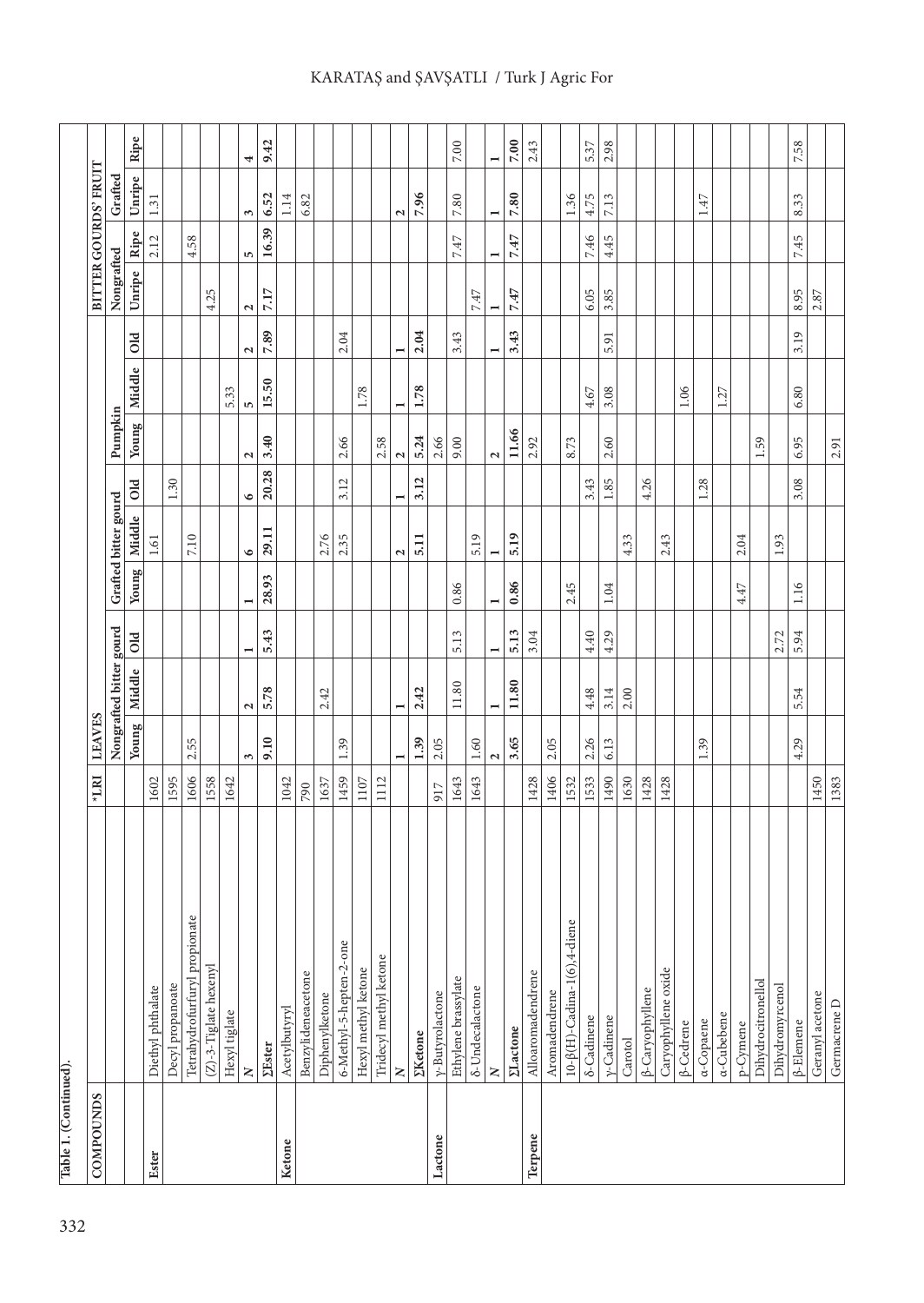|  |  | KARATAŞ and ŞAVŞATLI / Turk J Agric For |
|--|--|-----------------------------------------|
|--|--|-----------------------------------------|

| COMPOUNDS |                                 | $*LRI$ | <b>LEAVES</b>      |                         |       |       |                          |                |         |                      |                 |             |       | BITTER GOURDS' FRUIT |       |
|-----------|---------------------------------|--------|--------------------|-------------------------|-------|-------|--------------------------|----------------|---------|----------------------|-----------------|-------------|-------|----------------------|-------|
|           |                                 |        |                    | Nongrafted bitter gourd |       |       | Grafted bitter gourd     |                | Pumpkin |                      |                 | Nongrafted  |       | Grafted              |       |
|           |                                 |        | Young <sup>1</sup> | Middle Old              |       |       | Young   Middle           | old            |         | Young   Middle   Old |                 | Unripe Ripe |       | Unripe               | Ripe  |
| lerpene   | a-Himachalene                   | 1428   |                    |                         |       |       |                          |                |         | 3.27                 |                 | 3.55        | 3.23  |                      |       |
|           | a-Humulene                      |        |                    |                         |       |       |                          |                |         | 1.00                 |                 |             |       |                      |       |
|           | $(E)-\beta$ -Ionone             |        | 5.11               | 2.92                    | 4.03  | 0.83  | 1.81                     |                | 5.62    | 4.74                 | 4.46            |             |       | 3.63                 | 1.40  |
|           | cis-Limonene oxide              |        |                    | 3.19                    | 3.13  |       |                          | 3.78           | 5.26    | 4.00                 | 3.82            | 3.83        | 4.53  |                      | 3.18  |
|           | Linalool                        |        |                    |                         |       |       | 1.61                     |                |         |                      |                 |             |       |                      |       |
|           | a-Pinene                        |        |                    |                         |       | 1.14  |                          |                |         |                      |                 |             |       |                      |       |
|           | a-Terpineol                     |        |                    |                         |       |       | 4.91                     | 4.53           |         |                      |                 |             | 1.88  |                      | 2.33  |
|           | <b>δ-Undecalactone</b>          |        |                    |                         |       |       |                          |                |         |                      |                 |             |       |                      |       |
|           | Valencene                       |        |                    |                         |       |       |                          |                |         |                      |                 |             |       | 3.35                 |       |
|           | Viridiflorene                   |        |                    |                         |       |       |                          |                | 1.67    |                      |                 |             |       |                      |       |
|           | $\geq$                          |        | ৽                  | ৩                       | Ņ     | G     | r                        | $\overline{ }$ | ٩       | ۰                    | 4               | ৩           | ৩     | Ņ                    | Ľ     |
|           | <b><i><u>ETerpene</u></i></b>   |        | 21.23              | 21.27                   | 27.55 | 11.09 | 19.06                    | 22.21          | 38.25   | 29.89                | 17.38           | 29.10       | 29.00 | 30.02                | 25.27 |
|           | Total no. of recorded compounds |        | 27                 | 25                      | 25    | 25    | $\overline{\mathbf{30}}$ | 29             | 27      | 30                   | $\overline{22}$ | 20          | 25    | 29                   | 27    |
|           |                                 |        |                    |                         |       |       |                          |                |         |                      |                 |             |       |                      |       |

LRI, linear retention index \* LRI, linear retention index in grafted bitter gourds such as Heneicosane, Heptadecane, Nonadecane and Octadecane in leaves while Eicosane, Pentadecane, and Tetracosane in their fruits (Table 1).

### **3.1.5. Ester**

There were 16 different ester compounds identified in bitter gourds, while the pumpkin leaves had eight ester compounds. Except Allyl heptanoate and Allyl octanoate, all identified ester compounds were recorded in bitter gourds (Table 1). A wide variety of different ester compounds were recorded in the leaves of grafted bitter gourds of middle and old aged. The grafting resulted in six new ester compounds in the leaves of bitter gourd viz. Isobutyl angelate, Octyl butyrate, 3-methyl-3(E) hexenoate, Isobornyl acetate, Diethyl phthalate and Decyl propanoate. Furthermore, Isoamyl benzoate, Isopulegyl acetate, and Isopropyl phenylacetate were new ester compounds identified in the fruits grafted bitter gourds. The grafting also eliminated some ester compounds such as Neomenthol acetate from leaves while Ethyl 3-hydroxyhexanoate and Isobornyl acetate in fruit.

### **3.1.6. Ketone**

The ketone was the least diverse group with a total of two 2 different compounds in bitter gourd leaves, viz. Diphenylketone, and 6-Methyl-5-hepten-2-one, whereas two compounds of ketone Benzylideneacetone and Acetylbutyryl were identified in unripe grafted bitter fruits (Table 1). The Hexyl methyl ketone and Tridecyl methyl ketone were only identified in the leaves of pumpkin.

### **3.1.7. Lactone**

Similar to the ketone, lactone was the least diverse group with a total of three different compounds: γ-Butyrolactone, ethylene brassylate, and δ-Undecalactone identified in bitter gourds (Table 1). The γ-butyrolactone and ethylene brassylate were also identified in the leaves of pumpkin.

### **3.1.8. Terpene**

A total of 20 different terpene compounds in bitter gourd and 14 in the pumpkin leaves were identified. Except β-Cedrene, α-Cubebene, dihydrocitronellol, germacrene D, α-Humulene, and viridiflorene, all identified compounds in pumpkin leaves were also recorded in bitter gourd (Table 1). The total terpene contents tend to increase through young to old age leaves of both grafted and nongrafted bitter gourds. While an inverse trend was observed in the leaves of the pumpkin where the contents terpene decreased through young to old age leaves (Figure 2). Also, the content of total terpene decreased in the fruits of bitter gourds from unripe to ripe. The highest content of terpene was recorded in the leaves of nongrafted bitter gourd than grafted group. Several new compounds of terpene such as 10-β(H)-Cadina-1(6),4 diene, β-Caryophyllene, Caryophyllene oxide, p-Cymene, Linalool, α-Pinene, and α-Terpineol were observed in the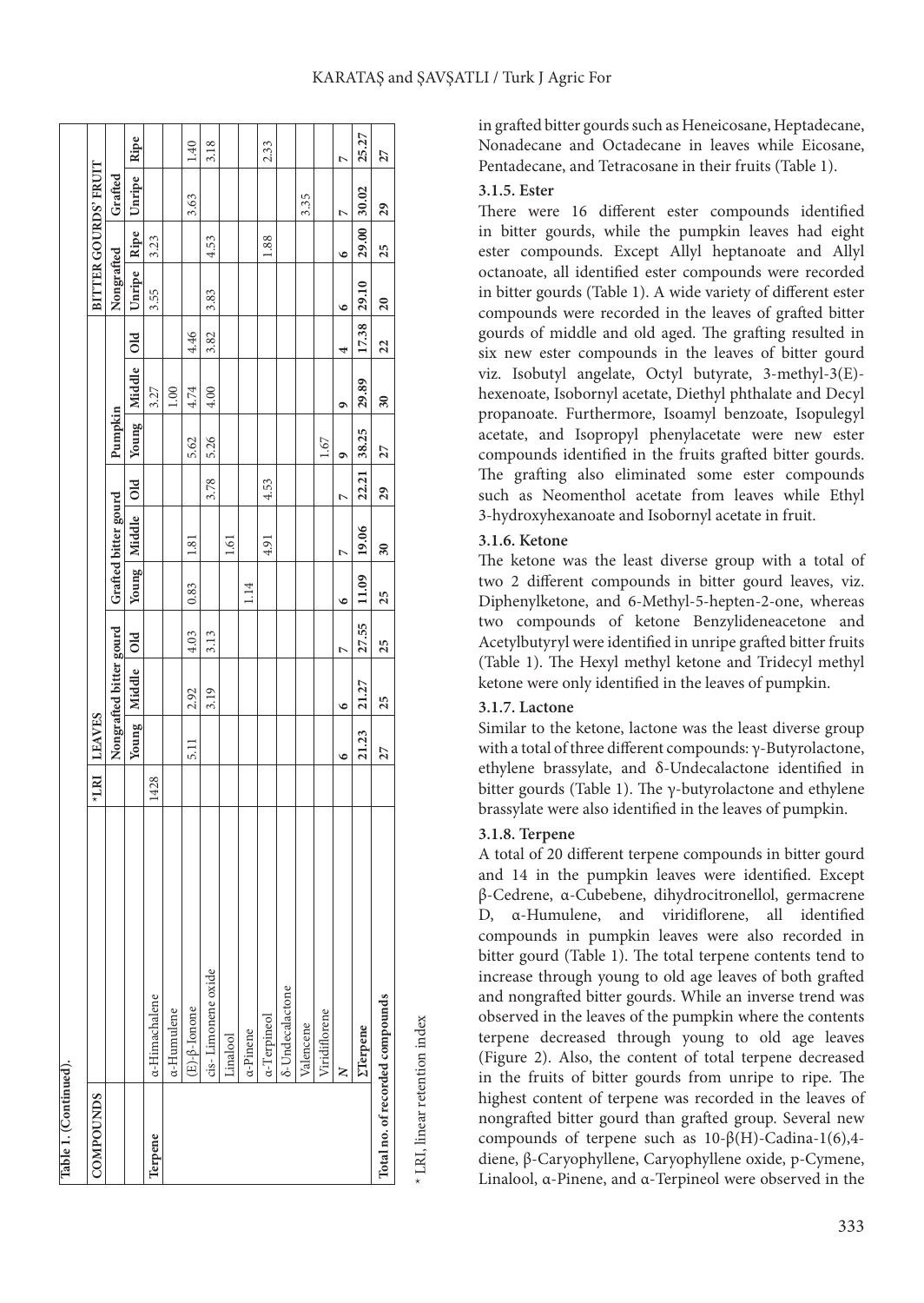

**Figure 2.** The ratio of different compounds identified in leaves and fruits of nongrafted and grafted (grafting onto pumpkin) bitter

leaves of grafted bitter gourds. Also, the fruits of grafted bitter gourd develop some new terpene compounds such as Alloaromadendrene, 10-β(H)-Cadina-1(6),4-diene, α-Copaene, (E)-β-Ionone, and Valencene.

### **3.2. Cluster analysis**

### **3.2.1. Principal component analysis**

The PCA of the leave explained 41.9% and 23.0% of the data variance on the first and second axis, respectively, while they explained 60.3% and 31.0% of the data variance on the first and second axis, respectively for fruit (Figure 3). There was a positive correlation between acid and alcohol in leaves with a Pearson correlation of 0.34, whereas they showed a negative correlation in fruit with –0.93. Alkane had a positive correlation with alcohol in fruit with a Pearson correlation coefficient of 0.95, and it had a negative correlation with aldehyde with a Pearson correlation coefficient of –0.61. On the contrary, alkane negatively correlated with alcohol with a Pearson correlation of –0.37 while having a negligible positive correlation with the aldehyde (Figure 3). In fruit, ester and acid positively correlated with a Pearson correlation coefficient of 0.93 while negatively correlated in leaves. The correlation of ketone with alcohol and ester in fruits was also the opposite of that in leaves, but their correlations were weak in both cases. Furthermore, terpene in fruits positively correlated with a Pearson correlation coefficient of 0.40, whereas they negatively correlated with a Pearson correlation coefficient of –0.14.

### **3.2.2. Dendrogram**

Dendrogram, based on data from Table 1, provided three main clusters assigned to leaves and fruits of bitter gourds and pumpkin leave (Figure 4). The young leave of grafted bitter gourds showed the highest dissimilarity with other groups. The highest similarity it shares was with unripe fruits from the grafted bitter gourds. The highest similarity (~69%) was observed between the leaves of nongrafted middle and old age separated from grafted-old with ~40% dissimilarity. The leaves of pumpkin from old and middle age shared up to 53% similarity while they shared up to 42% similarity with their young leaves. The old age leaves of grafted bitter gourd shared similarities with pumpkin leaves (of all stages), ranging from 42% to 47%. The unripe and ripe fruits from the grafted group shared the highest similarity, up to 57%, while from the nongrafted group, they shared up to 50% similarity. Likewise, the SIMPER analysis also provided similar results of similarities and dissimilarities among different groups. The compounds most contributing to the differences between different groups are different for each group, e.g., isobutyl angelate for nongrafted young versus grafted young, and (E) cinnamaldehyde and Capraldehyde were the compounds that contributed the most in discrimination between nongrafted ripe versus grafted ripe groups (Table 2).

### **4. Discussion**

This study evidenced that the grafting of bitter gourd onto pumpkin drastically reshaped the composition of volatile compounds in both leaves and fruits of bitter gourd. The grafted bitter gourds developed up to 23 new volatile compounds belonging to terpene  $(n = 9)$ , ester  $(n = 6)$ , alkane (n = 5), acid (n = 2), and alcohol (n = 1) in leaves. The fruits of grafted bitter gourd also developed up to 15 new volatile compounds composed of ester (n = 5), terpene  $(n = 3)$ , aldehyde  $(n = 2)$ , acid  $(n = 2)$ , alcohol  $(n = 1)$ , alkene  $(n = 1)$ , and lactone  $(n = 1)$ . Furthermore, grafting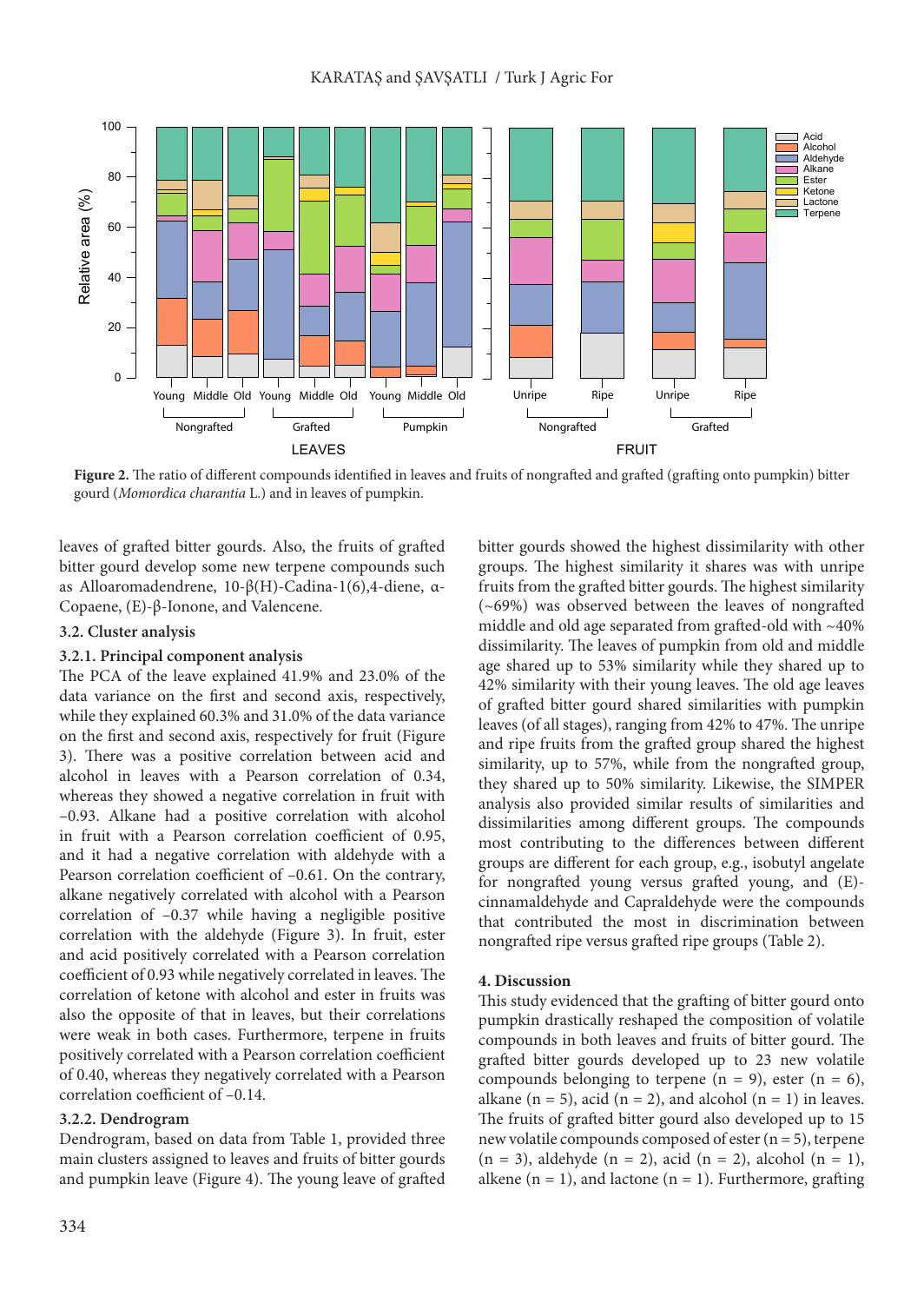

**Figure 3.** The vector and scatter plots of principal component analysis for leaves and fruits of nongrafted and grafted (grafting onto pumpkin) bitter gourd (*Momordica charantia* L.) as well for the leaves of pumpkin.



**Figure 4.** Dendrogram depicting the similarities between nongrafted and grafted (grafting onto pumpkin, *Cucurbita maxima*) bitter gourd (*Momordica charantia* L.) and *C. maxima* based on their volatile compounds profiles.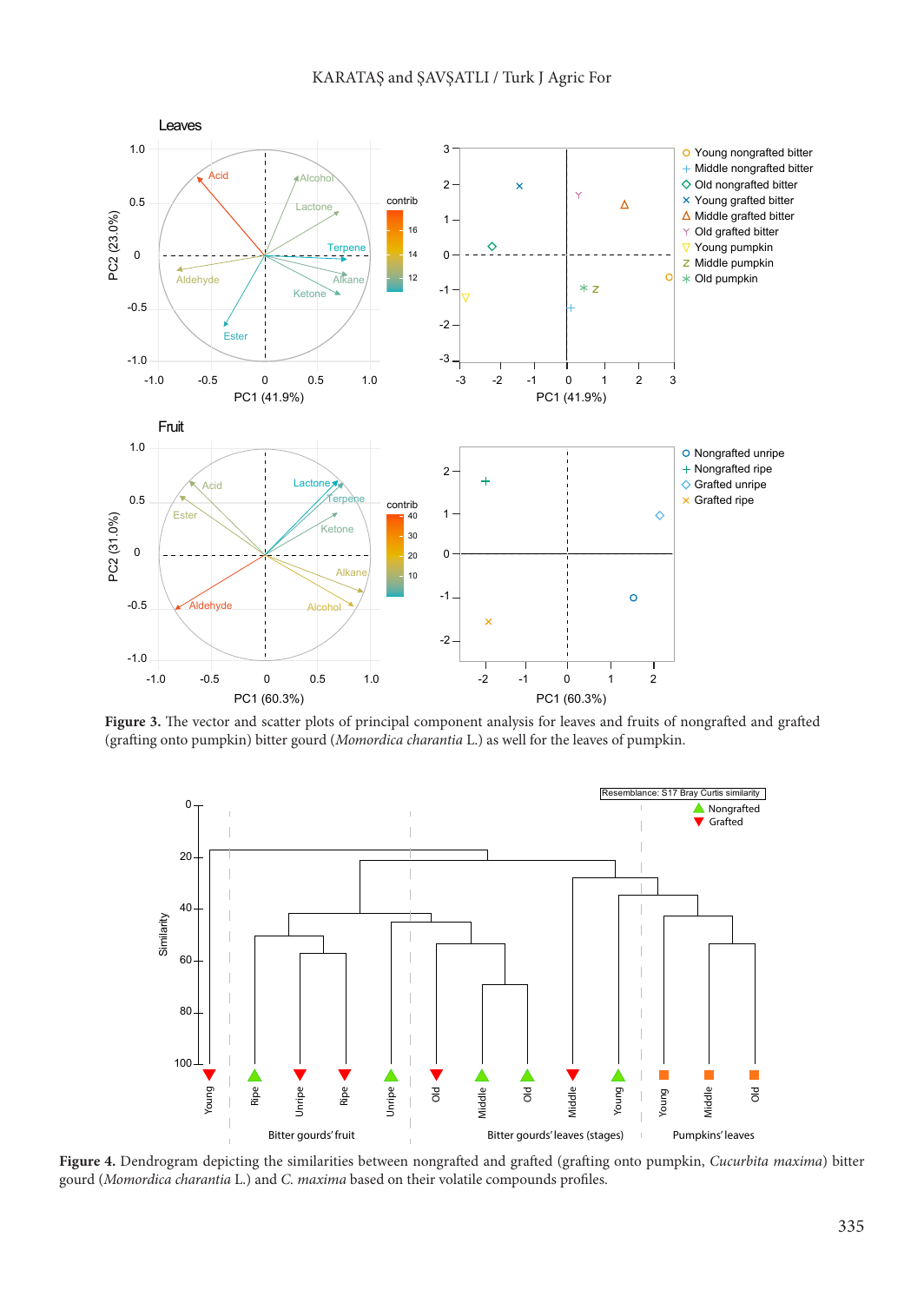|               | <b>COMPARISON</b> | Average dissimilarity (%) | Compounds                            | Contribution (%) |
|---------------|-------------------|---------------------------|--------------------------------------|------------------|
|               | Nongrafted young  |                           | Isobutyl angelate                    | 19.01            |
|               | $\&$              | 76.08                     | 2-Methyl undecanal                   | 17.34            |
|               | Grafted young     |                           | 3(Z)-Hexenol                         | 10.4             |
|               |                   |                           | Benzaldehyde                         | 4.17             |
|               |                   |                           | $v$ -Cadinene                        | 3.34             |
|               | Nongrafted middle | 63.66                     | Ethylene brassylate                  | 9.27             |
|               | 8 <sub>x</sub>    |                           | 2-Methyl 2-pentenoic acid            | 6.74             |
| <b>LEAVES</b> | Grafted middle    |                           | Isopropyl 2-methylbutyrate           | 5.89             |
|               |                   |                           | Tetrahydrofurfuryl propionate        | 5.58             |
|               |                   |                           | a-Amylcinnamyl alcohol               | 4.83             |
|               | Nongrafted old    |                           | 3(Z)-Hexenol                         | 7.84             |
|               | 8 <sub>x</sub>    | 48.03                     | Ethylene brassylate                  | 5.34             |
|               | Grafted old       |                           | α-Terpineol                          | 4.72             |
|               |                   |                           | $\beta$ -Caryophyllene               | 4.43             |
|               |                   |                           | Octyl Butyrate                       | 4.2              |
|               | Nongrafted unripe |                           | cis, cis-Farnesol                    | 10.6             |
|               | 8 <sub>x</sub>    | 59.69                     | Ethylene brassylate                  | 6.53             |
|               | Grafted unripe    |                           | δ-Undecalactone                      | 6.26             |
|               |                   |                           | Benzylideneacetone                   | 5.71             |
| <b>FRUITS</b> |                   |                           | Valeric acid                         | 4.77             |
|               | Nongrafted ripe   |                           | (E)-Cinnamaldehyde                   | 19.02            |
|               | 8 <sub>x</sub>    | 49.21                     | Capraldehyde                         | 5.27             |
|               | Grafted ripe      |                           | 2-Methyl 2-pentenoic acid            | 4.8              |
|               |                   |                           | Acetaldehyde phenethyl propyl acetal | 4.77             |
|               |                   |                           | Tetrahydrofurfuryl propionate        | 4.65             |

**Table 2.** Results of SIMPER comparison based on Bray Curtis dissimilarity matrix showed the average dissimilarity (%) between nongrafted and grafted (grafting onto pumpkin, *Cucurbita maxima*) bitter gourd (*Momordica charantia* L.).

of bitter gourd onto pumpkin also halted the production of up to 15 different volatile compounds in fruits belonging to ester (n = 5), terpene (n = 3), aldehyde (n = 2), acid (n = 2), alcohol ( $n = 1$ ), alkene ( $n = 1$ ), and lactone ( $n = 1$ ). Also, up to 7 different volatile compounds in leaves belonging aldehyde ( $n = 4$ ), alkane ( $n = 1$ ), ester ( $n = 1$ ), and lactone  $(n = 1)$  were halted to produce in grafted bitter gourd. Hence, grafting of bitter gourd onto pumpkin proved to affect both leaves and fruits' aroma profile concerning enhancing or impairing volatile compounds production. These results are in line with previous research results that reported both advantageous or deleterious grafting effects (Rouphael et al., 2010). Several studies also reported considerable impact of grafting on firmness and texture (Huitrón-Ramírez et al., 2009), fruit appearances such as size, color, shape, and absence of defects and decay (Qi et al., 2006), and flavor (Mattheis and Fellman, 1999). Furthermore, grafting has been used to raise the levels

of different health-related compounds such as Lycopene, β-carotene, vitamin C, and minerals such as potassium, magnesium, phosphorus, iron, and calcium (Rouphael et al., 2010).

Generally, acidity contents tend to decrease as fruits develop (Rouphael et al., 2010; Aslam et al., 2020). In contrast, the contents of acidity of nongrafted bitter gourd's fruit were found to increase as the fruit developed. The acidity of grafted bitter gourd's fruit was found to decrease as its fruit developed, which was in line with the findings of the studies mentioned above.

Binder et al. (1989) reported a total of 50 volatile compounds from the fruit and vines of bitter gourd that included are 27 alcohols, 15 aldehydes, 3 esters, and 2 ketones, 2 hydrocarbons, and 1 acid. Among these, diacetone alcohol and 4-methylpent-3-en-2-one were the most prevalent group. Along with these compounds, the present study reported three more major groups,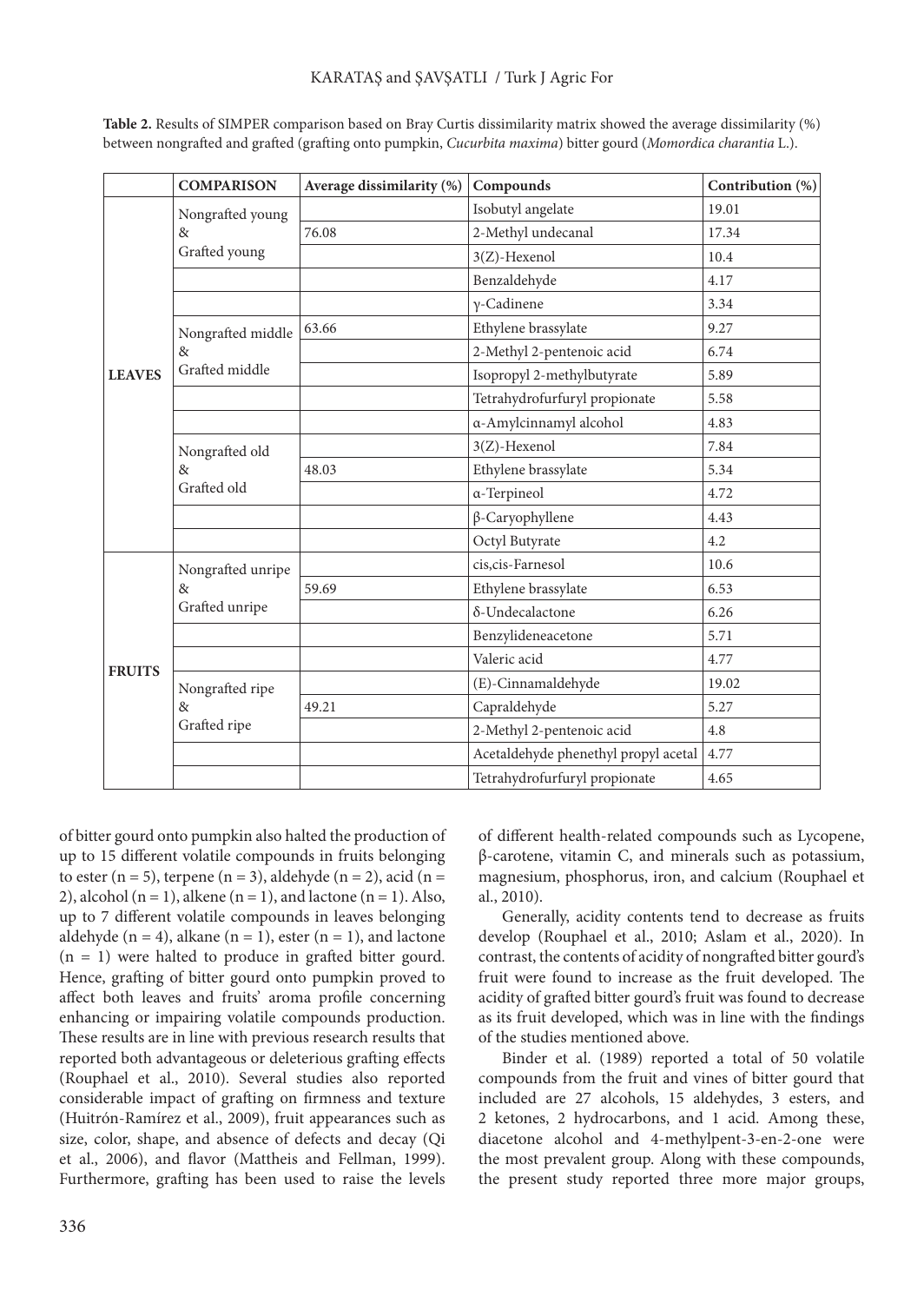viz. alkane and lactone, and terpene. Furthermore, the terpene was the most prevalent group recorded from the fruits of both nongrafted and grafted bitter gourds that is inconsistent with Binder et al. (1989)'s results. Similar to Binder et al. (1989), who reported myrtenol's presence, the present study reported the existence of myrtenal in the control group. These compounds have a major interest as they have a low potential for environmental pollution with high efficiency to control pests (Zhao et al., 2020). The results from Moronkola et al. (2009) and Gao et al. (2019) reported a larger number of different volatile compounds (63 and 74, respectively) from the oil or fresh juice of bitter gourds. The most prevalent group reported by Moronkola et al. (2009) and Gao et al. (2019) were alcohols.

Several studies have investigated the varieties and contents of volatile compounds present in pumpkins. Most of the previous studies found alcohol as the primary major group present with high content (Li et al., 2019), which is inconsistent with the result of this study that showed aldehyde as the most prevalent group found in the studied pumpkin. Li et al. (2019) identified 28 volatile compounds in the leaves of Xiangyu pumpkin, smaller than the present study, which reported 52 volatile compounds in

the leaves of *C. maxima*. Zhou et al. (2017) reported up to 40 different volatile compounds for *C. maxima* pulp and found alcohols, aldehydes, and ketones are the most prevalent groups.

### **5. Conclusion**

The results of this study evinced that grafting of bitter gourd onto the pumpkin strongly regulated the quantity and quality of volatile compounds in bitter gourd. Furthermore, the statistical analyses of the data proved that the dissimilarity between grafted and nongrafted bitter gourd decreased over time from young to old leaves or unripped to ripe fruit. Like the fermentation of bitter gourd juice with *Lactobacillus plantarum* (Gao et al., 2019), the grafted of bitter gourd onto pumpkin also seems to be a promising method to reshape and possibly improve the volatile profile of bitter gourd. The results of this study should provide important information on the utilization of strategies (e.g., grafting) to reshape as well as increase the contents of different volatile compounds found in bitter gourd. Future studies should further assess the potential of different grafting methods for a bitter gourd to improve its volatile profile to meet the market requirements.

#### **References**

- Akhila A, George ST (2018). Standardisation of grafting in bitter gourd (*Momordica charantia* L.). Journal of Tropical Agriculture 55 (2): 167-174
- Alkan N, Terzi Y, Khan U, Bascinar N, Seyhan K (2019). Evaluation of seasonal variations in surface water quality of the Caglayan, Firtina and Ikizdere rivers from Rize, Turkey. Fresenius Environ Bull 28 (12A): 9679-9688
- Aslam A, Zhao SJ, Azam M, Lu XQ, He N et al. (2020). Comparative analysis of primary metabolites and transcriptome changes between ungrafted and pumpkin-grafted watermelon during fruit development. Peerj 8: e8259. doi: 10.7717/peerj.8259
- Bailey C, Day C, Leatherdale B (1986). Traditional treatments for diabetes from Asia and the West Indies. Practical Diabetes International 3 (4): 190-192
- Baldwin IT, Halitschke R, Paschold A, von Dahl CC, Preston CA (2006). Volatile signaling in plant-plant interactions: "Talking trees" in the genomics era. Science 311 (5762): 812-815. doi: 10.1126/science.1118446
- Bao B, Chen YG, Zhang L, Xu YLN, Wang X et al. (2013). *Momordica charantia* (Bitter Melon) Reduces Obesity-Associated Macrophage and Mast Cell Infiltration as well as Inflammatory Cytokine Expression in Adipose Tissues. Plos One 8 (12): e84075. doi: 10.1371/journal.pone.0084075
- Binder RG, Flath RA, Mon TR (1989). Volatile Components of Bittermelon. J Agric Food Chem 37 (2): 418-420. doi: 10.1021/ jf00086a032
- Colla G, Pérez-Alfocea F, Schwarz D (2017). Vegetable grafting: principles and practices. CABI,
- Deshaware S, Gupta S, Singhal RS, Joshi M, Variyar PS (2018). Debittering of bitter gourd juice using beta-cyclodextrin: Mechanism and effect on antidiabetic potential. Food Chem 262: 78-85. doi: 10.1016/j.foodchem.2018.04.077
- Dudareva N, Pichersky E (2000). Biochemical and molecular genetic aspects of floral scents. Plant Physiol 122 (3): 627-633. doi: 10.1104/pp.122.3.627
- Fang EF, Ng TB (2016). Bitter gourd (*Momordica charantia*) oils. In: Preedy VR (ed) Essential Oils in Food Preservation, Flavor and Safety. Academic Press, San Diego, pp 253-257. doi: 10.1016/ b978-0-12-416641-7.00028-6
- Gao H, Wen JJ, Hu JL, Nie QX, Chen HH et al. (2019). *Momordica charantia* juice with *Lactobacillus plantarum* fermentation: Chemical composition, antioxidant properties and aroma profile. Food Bioscience 29: 62-72. doi: 10.1016/j. fbio.2019.03.007
- Grover JK, Yadav SP (2004). Pharmacological actions and potential uses of *Momordica charantia*: a review. J Ethnopharmacol 93 (1): 123-132. doi: 10.1016/j.jep.2004.03.035
- Holopainen JK, Gershenzon J (2010). Multiple stress factors and the emission of plant VOCs. Trends Plant Sci 15 (3): 176-184. doi: 10.1016/j.tplants.2010.01.006